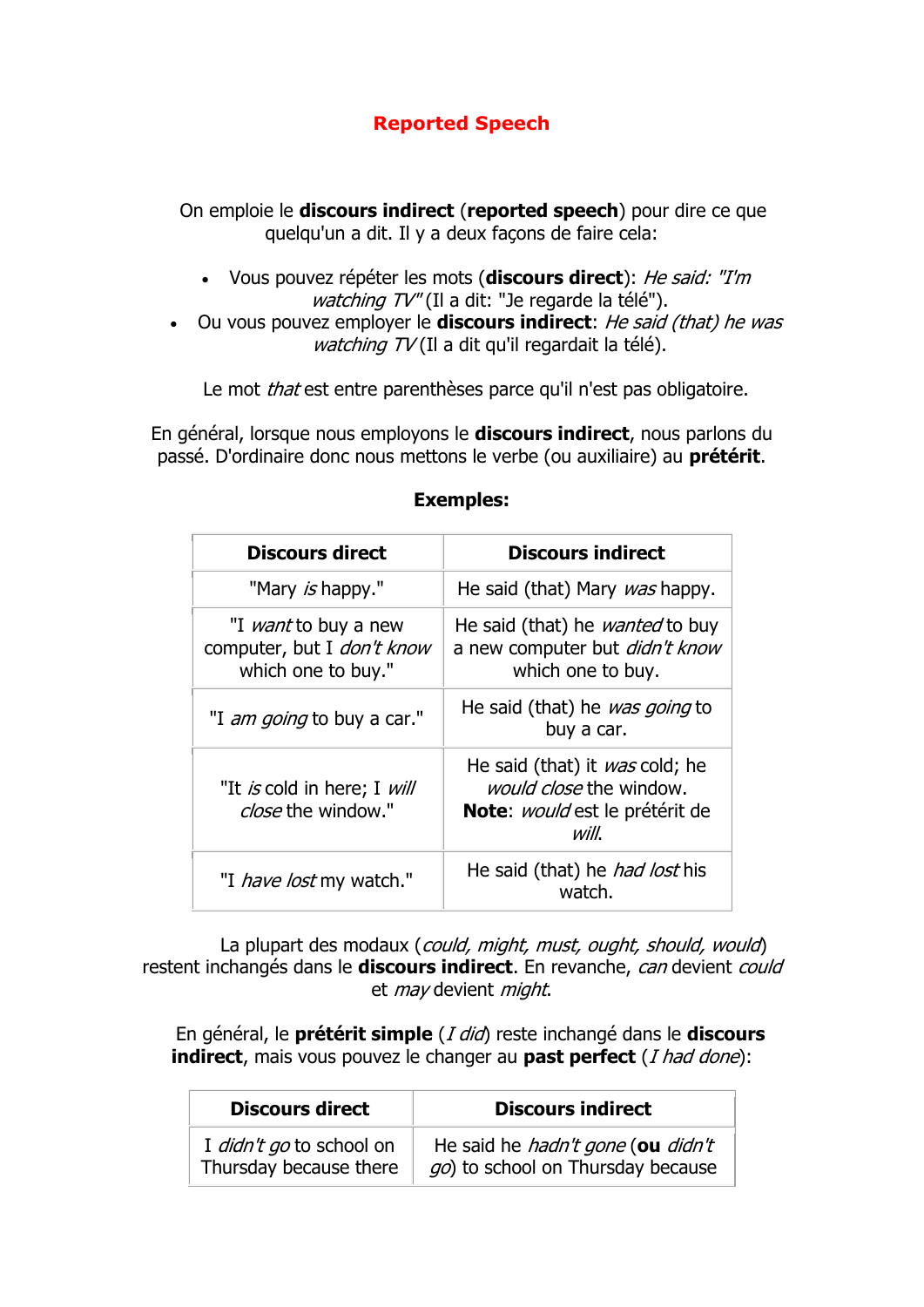| <b>Discours direct</b> | <b>Discours indirect</b>                                  |
|------------------------|-----------------------------------------------------------|
| was a train strike.    | there <i>had been</i> (ou <i>was</i> ) a train<br>strike. |

Parfois, on ne modifie pas le verbe lorsqu'on emploie le **discours indirect**. Si ce que vous rapportez est toujours vrai, vous n'êtes pas obligé de changer le temps du verbe:

| <b>Discours direct</b>      | <b>Discours indirect</b>                  |
|-----------------------------|-------------------------------------------|
| "Diamonds are more          | He said (that) diamonds are (ou           |
| expensive than pearls."     | <i>were</i> ) more expensive than pearls. |
| "Computers <i>have gone</i> | He said (that) computers have (ou         |
| down in price."             | had) gone down in price.                  |

Dans ces deux exemples on peut mettre le verbe au **prétérit** (ou **past perfect**) ou le laisser comme il est.

Mais on est obligé d'employer le **prétérit** lorsqu'on n'est pas d'accord avec ce que on rapporte (si on estime qu'il est faux).

| <b>Discours direct</b>                   | <b>Discours indirect</b>         |
|------------------------------------------|----------------------------------|
| "France is bigger than                   | He said (that) France was bigger |
| Canada."                                 | than Canada.                     |
| "Ireland <i>have</i> never <i>beaten</i> | He said (that) Ireland had never |
| England at rugby."                       | beaten England at rugby.         |

## **Say et tell**

Après *say* on n'est pas obligé d'employer un complément d'object indirect (COI); après *tell* on est obligé d'en employer un. Donc, si vous mentionnez avec qui vous parlez, employez le verbe *tell* comme ceci:

- **Correct:** He *told* me [**COI**] (that) he didn't know the answer.
	- **Incorrect:** \*He said me he didn't know the answer.

Sinon, employez *say*:

- **Correct:** He *said* (that) he didn't know the answer.
- **Incorrect:** \*He told he didn't know the answer.